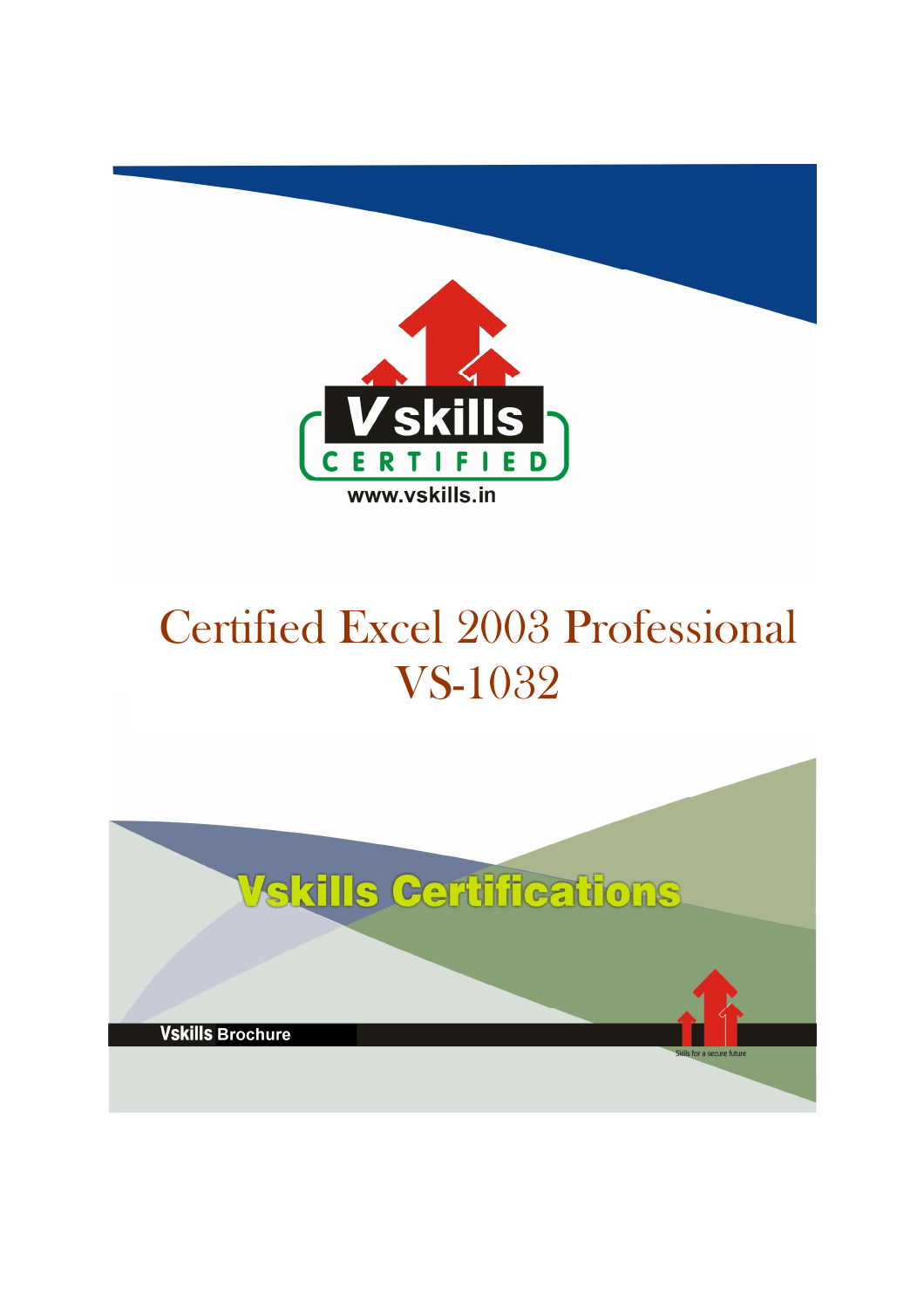# Certified Excel 2003 Professional

# Certification Code VS-1032

Excel 2003 Professional Certification helps demonstrate an individual's overall comprehension and expertise of Microsoft Office programs. VSkills Excel 2003 Professional Certification holders have more than a working familiarity with Microsoft Office programs—they are technically skilled to take advantage of the breadth of features efficiently and effectively. Nearly every sector requires worksheet professionals; to perform tasks such as storing tabular data, graphing, data processing, etc. Microsoft Excel allows users to store, manipulate and graph data. It also includes formulas, lets users make their own formulas

# Why should one take this certification?

This Course is intended for professionals and graduates wanting to excel in their chosen areas. It is also well suited for those who are already working and would like to take certification for further career progression.

Earning VSkills Excel 2003 Professional Certification can help candidate differentiate in today's competitive job market, broaden their employment opportunities by displaying their advanced skills, and result in higher earning potential. VSkills Excel 2003 Professional Certification can also lead to increased job satisfaction. Certified individuals have increased competence, productivity, and credibility with their employers, co-workers, and clients.

For employers, the certification provides skill-verification tools that not only help assess a person's skills in using Microsoft Excel 2003 but also the ability to quickly complete on-thejob tasks across multiple programs in the Microsoft Office system.

# Who will benefit from taking this certification?

The certification benefits business workers and students who want to present themselves as truly knowledgeable and differentiate themselves in a competitive job market. It also helps hiring managers make job placement decisions. Managers who hire candidates with a VSkills Excel 2003 Professional Certification are helping minimize training costs.

# **Test Details:**

- **Duration:** 60 minutes
- No. of questions:  $50$
- Maximum marks: 50, Passing marks:  $25(50\%)$ ; There is no negative marking in this module.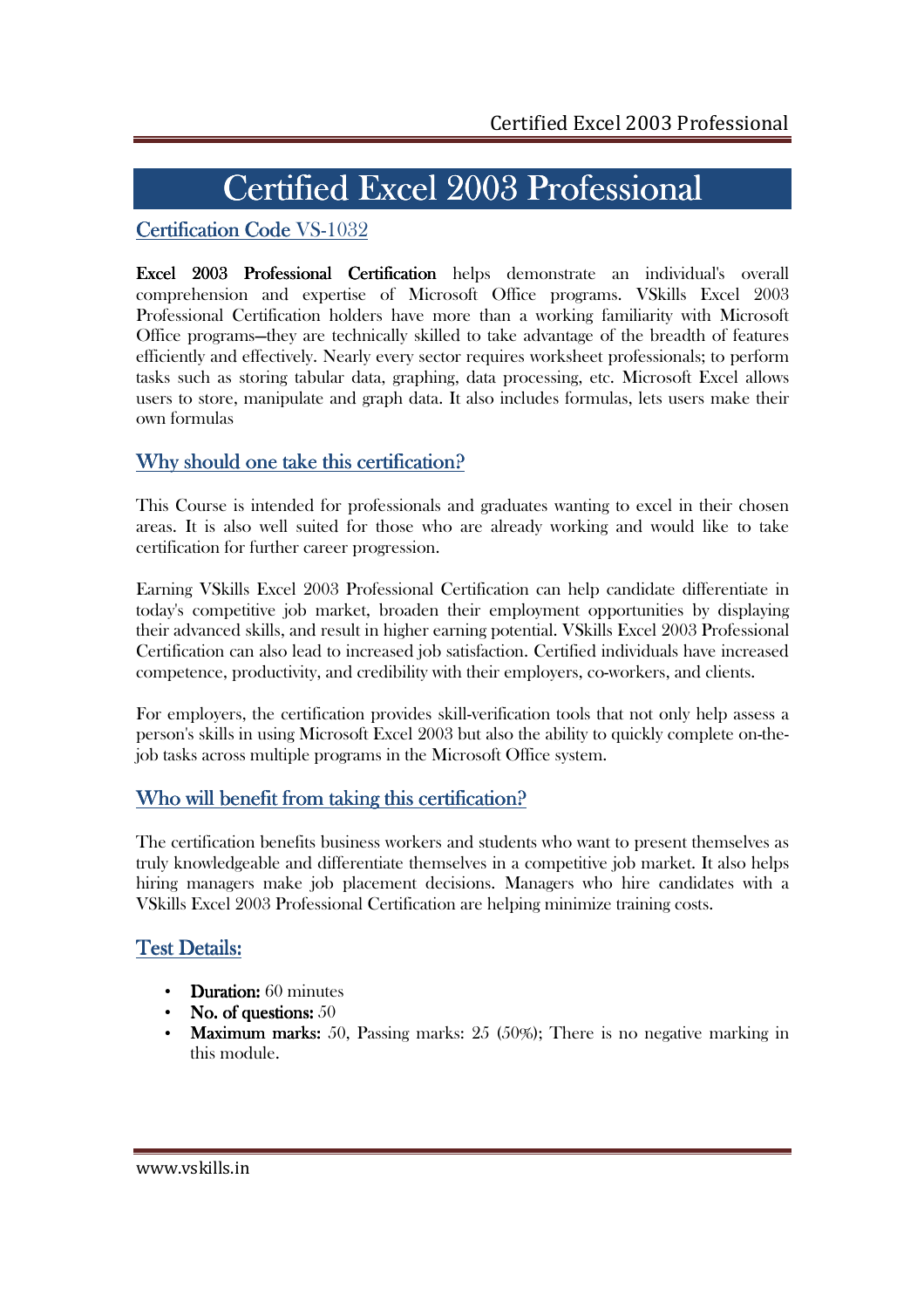# Fee Structure:

Rs. 3,499/- (Excludes taxes)\*

\*Fees may change without prior notice, please refer http://www.vskills.in for updated fees

# Companies that hire Vskills Certified Excel 2003 Professional

MS-Excel professionals are in great demand. There are a lot of boutique niche companies, specializing in Integration Services, who are constantly hiring knowledgeable professionals. International job consultants also are constantly looking for MS-Excel Specialists for overseas jobs. The skill is also greatly in demand in government projects.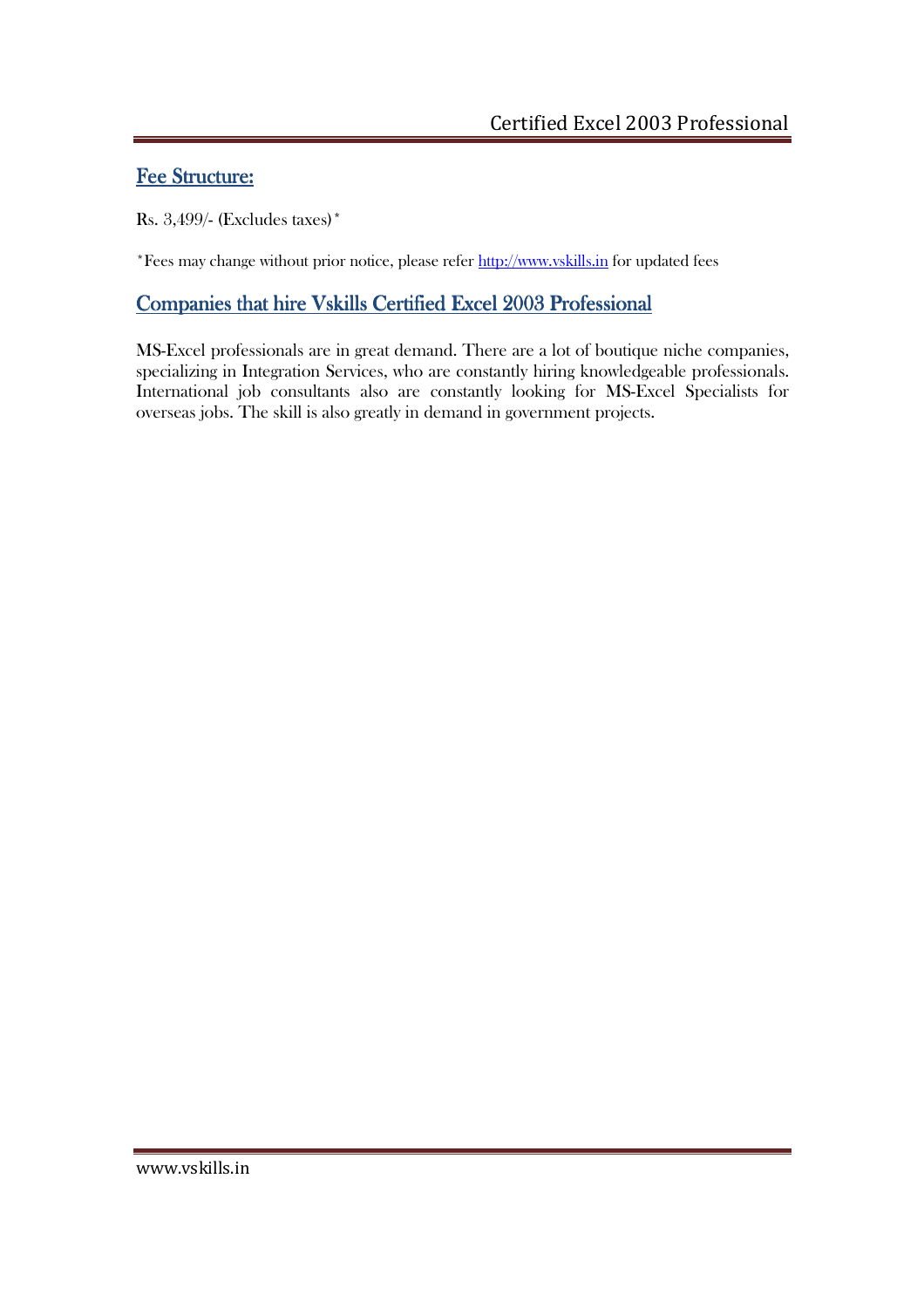# **Table of Content**

# 1 Creating Data and Content

- 1.1 Worksheet Basics
- 1.2 Enter and edit cell content
- 1.3 Navigate to specific cell content
- 1.4 Locate, select, and insert supporting information
- 1.5 Insert, position, and size graphics

# 2 Analyzing Data

- 2.1 Filter lists using AutoFilter
- 2.2 Sort lists
- 2.3 Insert and modify formulas
- 2.4 Use statistical, date and time, financial, and logical functions
- 2.5 Create, modify, and position diagrams and charts based on worksheet data

# 3 Formatting Data and Content

- 3.1 Apply and modify cell formats
- 3.2 Apply and modify cell styles
- 3.3 Modify row and column formats
- 3.4 Format worksheets

# 4 Managing Workbooks

- 4.1 Create new workbooks from templates
- 4.2 Insert, delete, and move cells
- 4.3 Create and modify hyperlinks
- 4.4 Organize worksheets
- 4.5 Preview data in other views
- 4.6 Customize Window layout
- 4.7 Setup pages for printing
- 4.8 Print data
- 4.9 Organize workbooks using file folders
- 4.10 Save data in appropriate formats for different uses

# 5 Organizing and Analyzing Data

- 5.1 Use subtotals
- 5.2 Define and apply advanced filters
- 5.3 Group and outline data
- 5.4 Use Data Validation
- 5.5 Create and modify list ranges
- 5.6 Add, show, close, edit, merge, and summarize scenarios
- 5.7 Perform data analysis using automated tools
- 5.8 Create PivotTable and PivotChart reports
- 5.9 Use Lookup and Reference functions
- 5.10 Use Database functions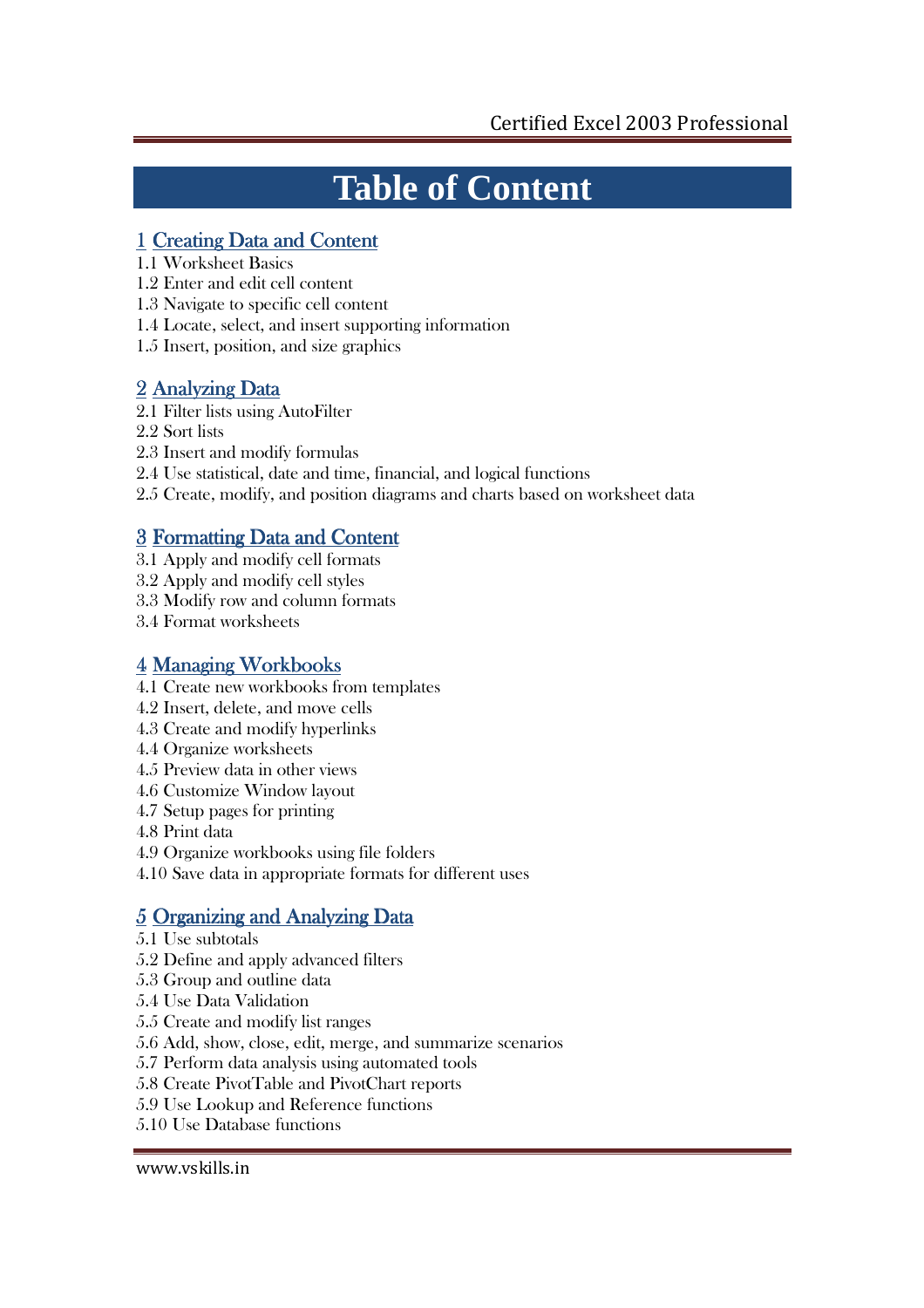- 5.11 Trace formula precedents, dependents, and errors
- 5.12 Locate invalid data and formulas
- 5.13 Watch and evaluate formulas
- 5.14 Define, modify, and use named ranges
- 5.15 Structure workbooks using XML

# 6 Formatting Data and Content

- 6.1 Create and modify custom data formats
- 6.2 Use conditional formatting
- 6.3 Format and resize graphics
- 6.4 Format charts and diagrams

# 7 Collaborating

- 7.1 Insert, view, and edit comments
- 7.2 Protect cells, worksheets, and workbooks
- 7.3 Apply File security settings
- 7.4 Share workbooks
- 7.5 Merge workbooks
- 7.6 Track, accept, and reject changes to workbooks

# 8 Managing Data and Workbooks

- 8.1 Import Data to Excel
- 8.2 Export data from Excel
- 8.3 Publish and Edit Web worksheets and workbooks
- 8.4 Create and edit templates
- 8.5 Consolidate data
- 8.6 Define and modify workbook properties

# 9 Customizing Excel

- 9.1 Customize toolbars and menus
- 9.2 Create, edit, and run macros
- 9.3 Modify Excel default settings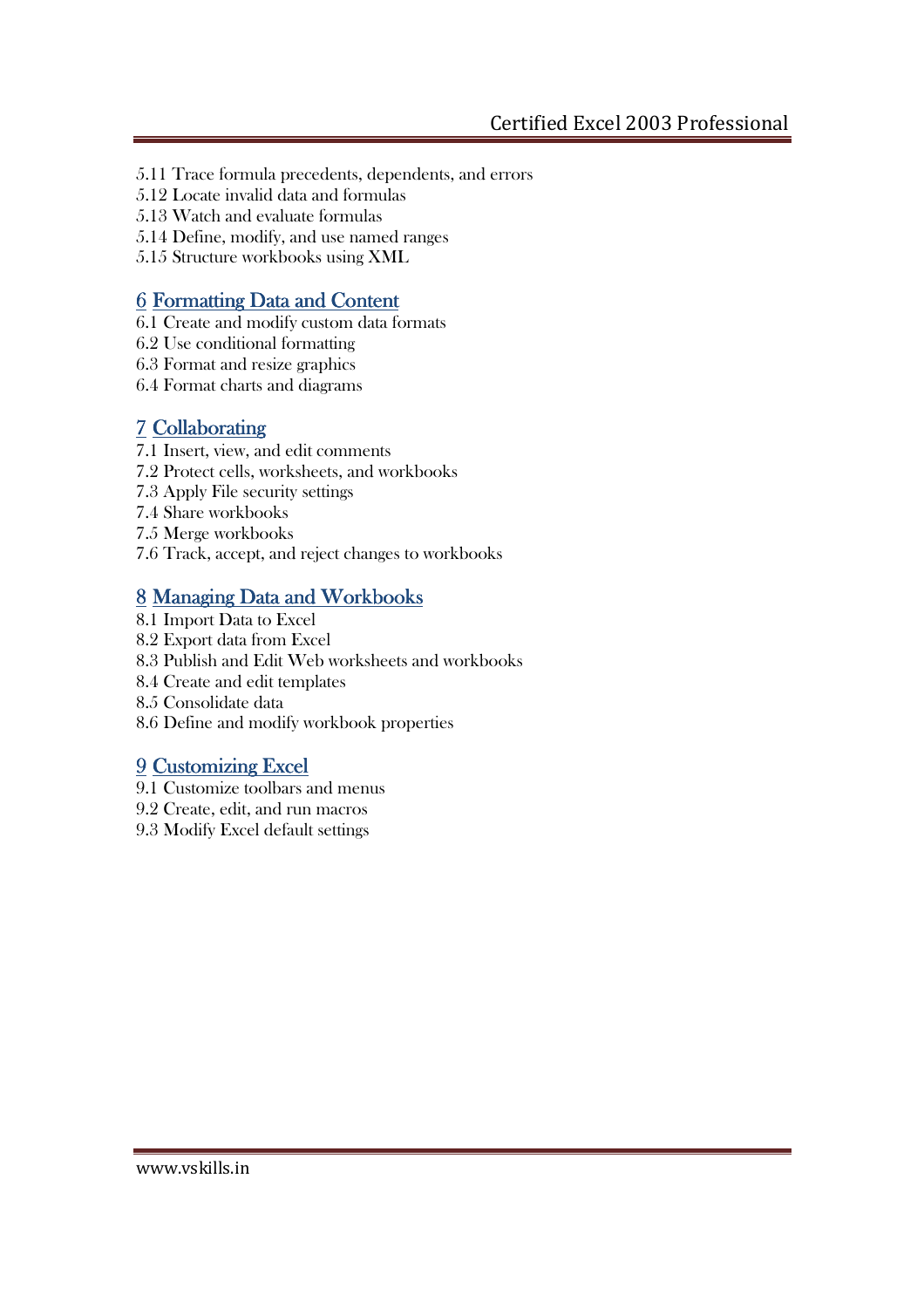# Sample Questions

# 1. You cannot close MS Excel application by

- A. Choosing File menu then Exit submenu
- B. Press Alt+F4
- C. Click X button on title bar
- D. From File menu choose Close submenu

# 2. Spelling tool in MS Excel is used for

- A. Spelling suggestions
- B. Grammar options
- C. Synonyms and Antonyms words
- D. All of above

# 3. Excel files have extension

- A. XLS
- B. DOC
- C. PPT
- D. None of above

## 4. The shortcut key to open find dialog box is

- A. Control  $+ F$
- B. Control + L
- $C.$  Control +  $G$
- D. None of above

## 5. The shortcut key to access Open file dialog box is

- A. Control + F B. Control + O C. Control + G
- D. None of above

## **Answers: 1 (D), 2 (A), 3 (A), 4 (A), 5 (B)**